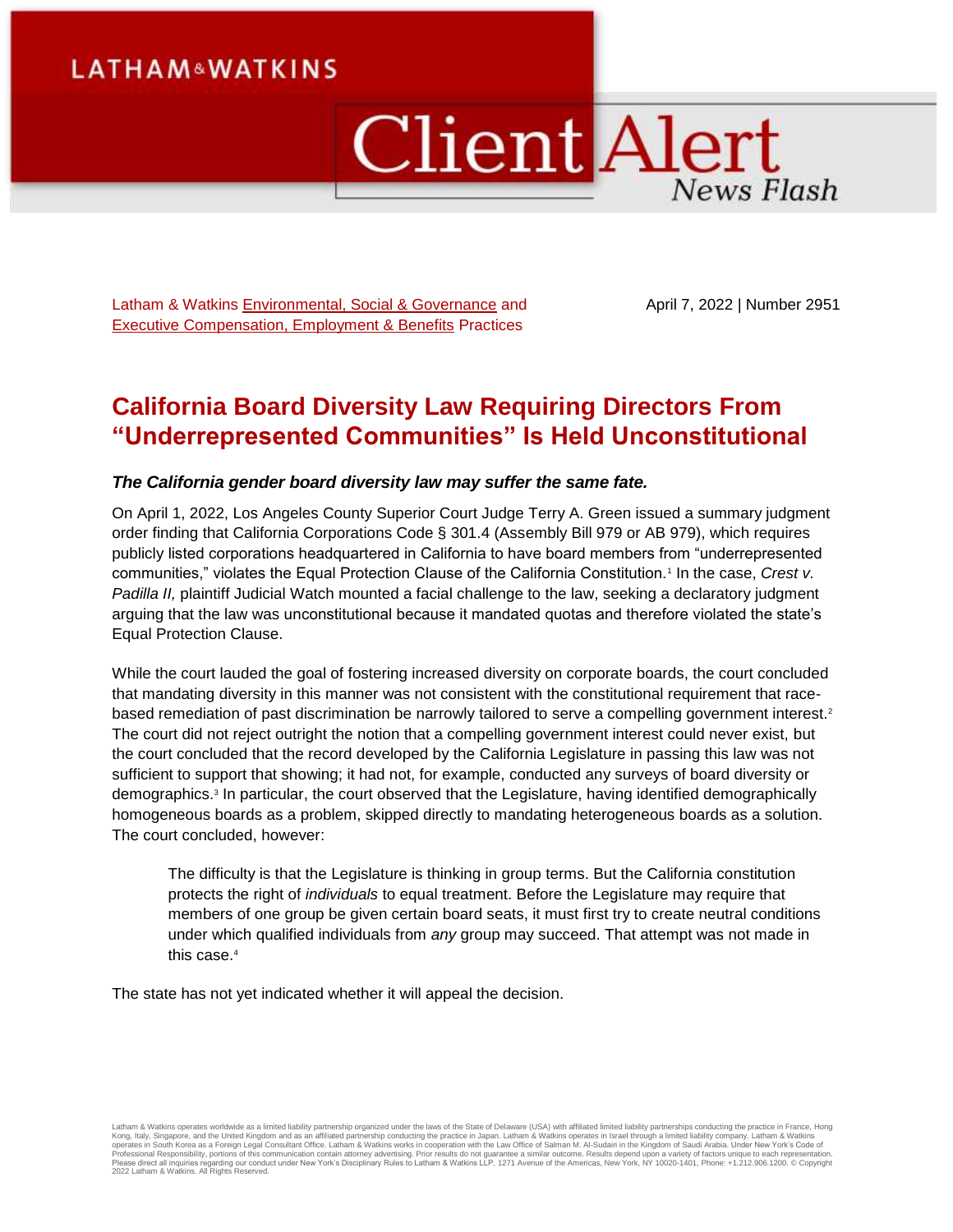## **Assembly Bill 979**

AB 979 was signed into law in September 2020 and requires publicly listed corporations headquartered in California to have:

- At least one director from an underrepresented community on their boards of directors by December 31, 2021; and
- By December 31, 2022:
	- At least three directors from an underrepresented community if the board has nine or more members;
	- At least two directors from an underrepresented community if the board has five to eight directors; and
	- At least one director from an underrepresented community if the board has four or fewer directors.

Under the bill, a director from an underrepresented community is one who self-identifies as "Black, African American, Hispanic, Latino, Asian, Pacific Islander, Native American, Native Hawaiian, or Alaska Native, or who self-identifies as gay, lesbian, bisexual or transgender."

## **Senate Bill 826**

AB 979 was adopted on the heels of Senate Bill 826 (SB 826), which was enacted in California a few years earlier and requires California-headquartered companies to have, by December 31, 2021, at least two female directors if their board has five directors and three female directors for boards of six or more directors.

SB 826 has also faced legal challenges alleging that it violates the US Constitution, the California Constitution, and California civil rights laws based on equal protection grounds. Judicial Watch filed a complaint in the Los Angeles County Superior Court *(Crest v. Padilla I)* alleging that SB 826 is illegal under the California Constitution because "a quota system for female representation on corporate boards employs express gender classifications." That case, assigned to a different judge, is awaiting a court decision following a bench trial. While SB 826 remains intact, it may suffer the same fate as AB 979 if the court considering that challenge applies the same reasoning to that law as Judge Green in his ruling invalidating AB 979.

Under both statutes, noncompliance could result in a fine of US\$100,000 in the first violation and US\$300,000 for each subsequent violation, with a separate US\$100,000 fine for failing to provide required information to the state. However, to date no fines have been levied and no regulations have been adopted to implement provisions for the fines. The only "enforcement" mechanism currently available is the requirement that companies complete California's Corporate Disclosure Statement, which contains certain questions about compliance with these statutes, by 150 days after fiscal year-end. California publishes a report listing all companies that submitted the required information and the number of directors who are female or are from underrepresented communities.